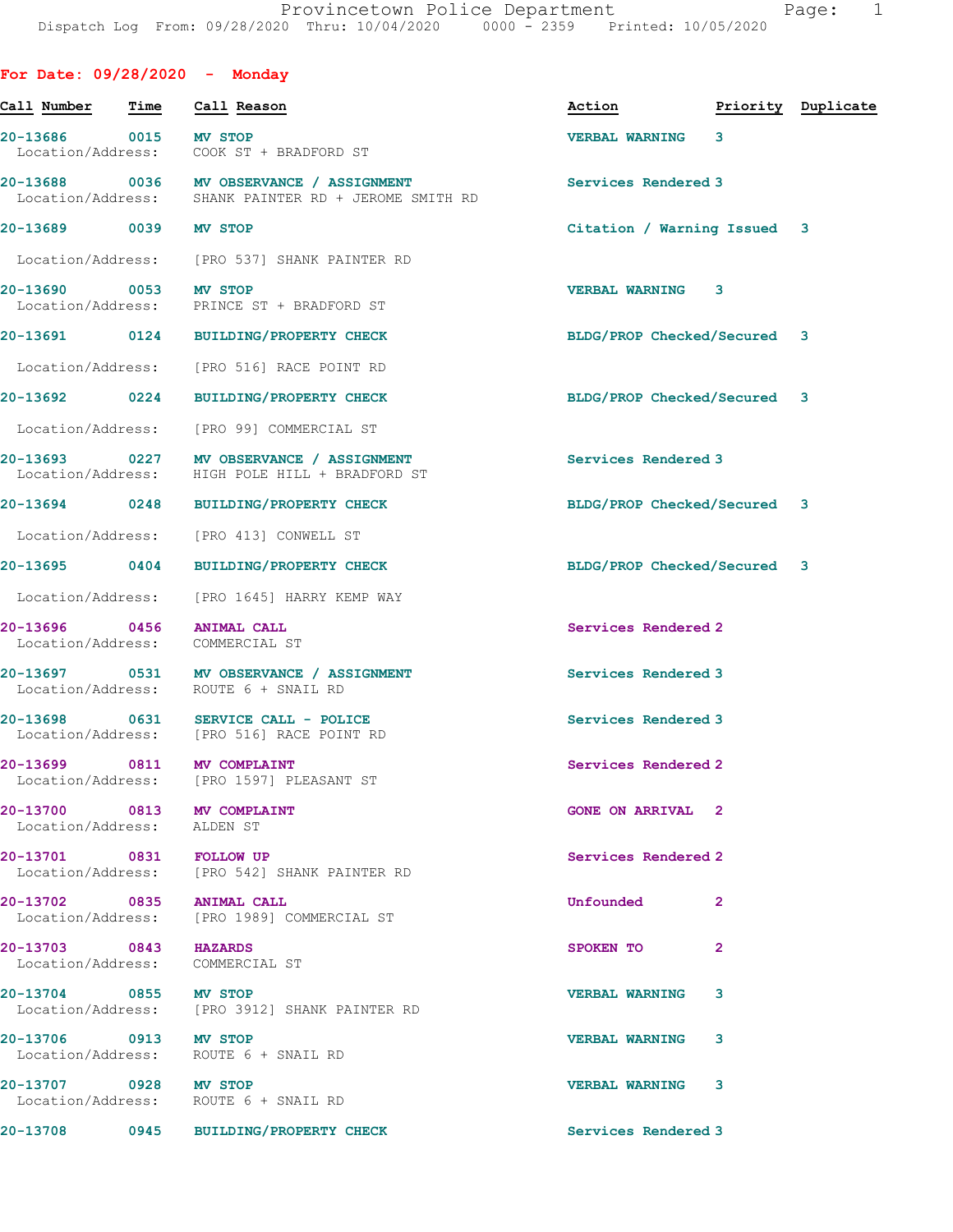|                              |                                                                                         | Provincetown Police Department<br>2<br>Page:<br>Dispatch Log From: 09/28/2020 Thru: 10/04/2020 0000 - 2359 Printed: 10/05/2020 |
|------------------------------|-----------------------------------------------------------------------------------------|--------------------------------------------------------------------------------------------------------------------------------|
|                              | Location/Address: [PRO 3259] MACMILLAN WHARF                                            |                                                                                                                                |
|                              | 20-13710 1019 MV OBSERVANCE / ASSIGNMENT<br>Location/Address: ROUTE 6 + SNAIL RD        | Services Rendered 3                                                                                                            |
|                              | 20-13714 1114 BUILDING/PROPERTY CHECK<br>Location/Address: [PRO 571] ALDEN ST           | Services Rendered 3                                                                                                            |
|                              | 20-13715 1141 BUILDING/PROPERTY CHECK                                                   | BLDG/PROP Checked/Secured 3                                                                                                    |
|                              | Location/Address: [PRO 4082] GOSNOLD ST                                                 |                                                                                                                                |
|                              | 20-13716 1155 BUILDING/PROPERTY CHECK<br>Location/Address: [PRO 3259] MACMILLAN WHARF   | Services Rendered 3                                                                                                            |
| 20-13718 1252 MV STOP        | Location/Address: [PRO 779] BROWNE ST                                                   | <b>VERBAL WARNING 3</b>                                                                                                        |
| 20-13720 1324 911 - GENERAL  |                                                                                         | No Action Required<br>1                                                                                                        |
|                              | Location/Address: [PRO 106] COMMERCIAL ST                                               |                                                                                                                                |
|                              | 20-13721 1329 FOLLOW UP<br>Location/Address: [PRO 542] SHANK PAINTER RD                 | Services Rendered 2                                                                                                            |
| 20-13723 1459 FOLLOW UP      | Location/Address: [PRO 542] SHANK PAINTER RD                                            | SPOKEN TO<br>$\mathbf{2}$                                                                                                      |
|                              | 20-13725 1538 MV OBSERVANCE / ASSIGNMENT<br>Location/Address: [PRO 447] JEROME SMITH RD | Services Rendered 3                                                                                                            |
|                              | 20-13726 1549 MV OBSERVANCE / ASSIGNMENT<br>Location/Address: [PRO 1886] BRADFORD ST    | Services Rendered 3                                                                                                            |
| 20-13727 1631 MV STOP        | Location/Address: [PRO 2277] BRADFORD ST                                                | <b>VERBAL WARNING 3</b>                                                                                                        |
| 20-13728 1632 LOST CAR KEYS  | Location/Address: [PRO 545] SHANK PAINTER RD                                            | Services Rendered 3                                                                                                            |
| 20-13730 1633 POWER OUTAGE   | Location/Address: [PRO 542] SHANK PAINTER RD                                            | Services Rendered 3                                                                                                            |
|                              | Location/Address: [PRO 210] COMMERCIAL ST                                               | Services Rendered 1                                                                                                            |
|                              | 20-13731 1708 BUILDING/PROPERTY CHECK<br>Location/Address: [PRO 3121] COMMERCIAL ST     | Services Rendered 3                                                                                                            |
|                              | 20-13733 1837 PARKING COMPLAINT<br>Location/Address: PEARL ST + BRADFORD ST             | Services Rendered 3                                                                                                            |
| 20-13734 1901 MV COMPLAINT   | Location/Address: [PRO 526] RYDER ST EXT                                                | Services Rendered 2                                                                                                            |
|                              | 20-13736 2121 BUILDING/PROPERTY CHECK                                                   | BLD/PROP CHECKED UNSECURE<br>3                                                                                                 |
|                              | Location/Address: [PRO 3703] ROUTE 6                                                    |                                                                                                                                |
| 20-13738 2129 ASSIST CITIZEN | Location/Address: [PRO 2227] BRADFORD ST                                                | Services Rendered 3                                                                                                            |
| 20-13739 2140 MV STOP        | Location/Address: [PRO 2479] ROUTE 6                                                    | <b>VERBAL WARNING</b><br>3                                                                                                     |
| 20-13740 2158 MV STOP        | Location/Address: KENDALL LN + BRADFORD ST                                              | VERBAL WARNING 3                                                                                                               |
|                              | 20-13741 2217 BUILDING/PROPERTY CHECK<br>Location/Address: [PRO 2315] CONWELL ST        | Services Rendered 3                                                                                                            |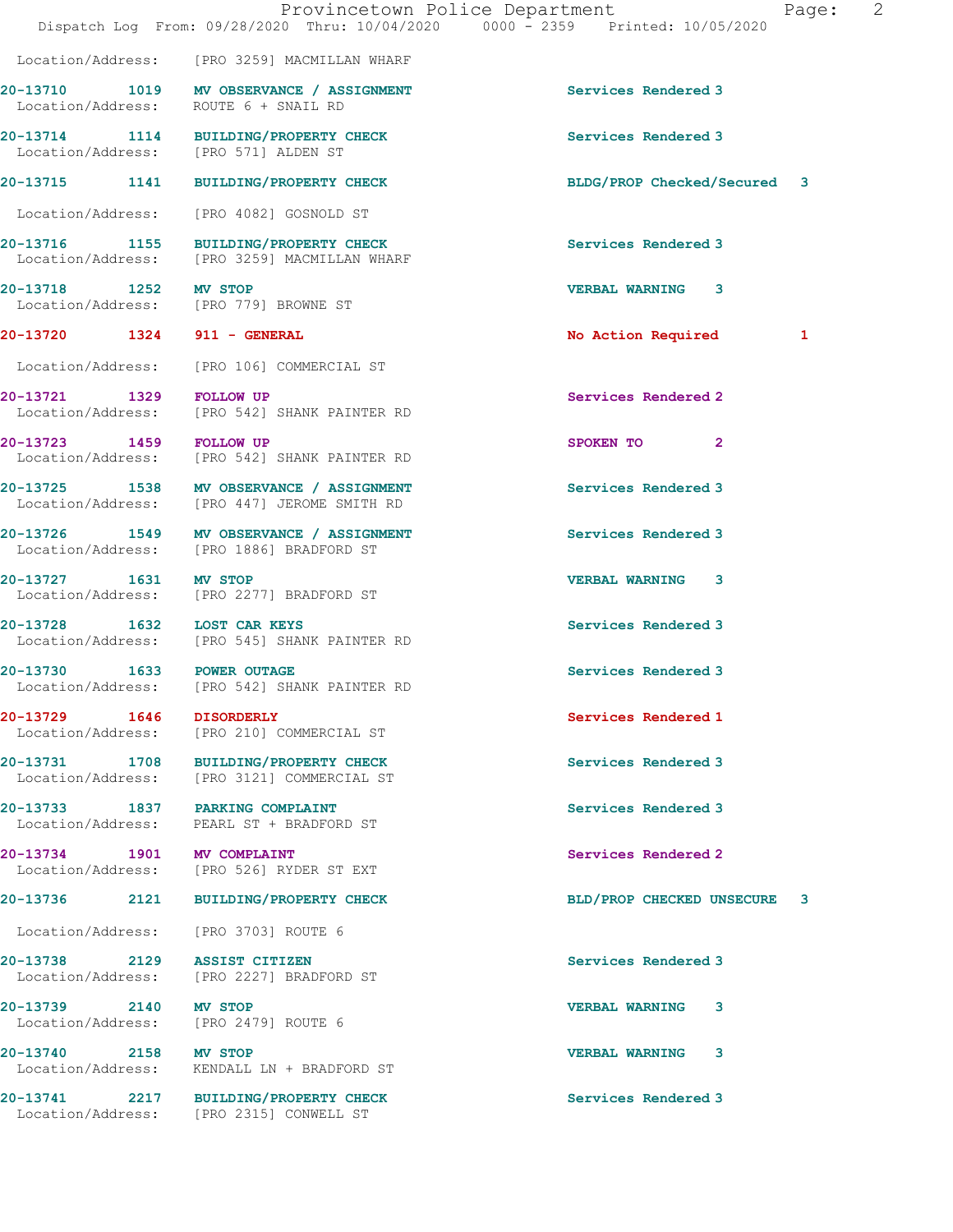| For Date: $09/29/2020 - Tuesday$ |                                                                                            |                             |  |
|----------------------------------|--------------------------------------------------------------------------------------------|-----------------------------|--|
|                                  | 20-13744 0025 BUILDING/PROPERTY CHECK                                                      | BLDG/PROP Checked/Secured 3 |  |
|                                  | Location/Address: [PRO 175] COMMERCIAL ST                                                  |                             |  |
|                                  | 20-13745 0101 BUILDING/PROPERTY CHECK                                                      | BLDG/PROP Checked/Secured 3 |  |
|                                  | Location/Address: [PRO 105] COMMERCIAL ST                                                  |                             |  |
| 20-13746 0109                    | BUILDING/PROPERTY CHECK<br>Location/Address: [PRO 3259] MACMILLAN WHARF                    | Services Rendered 3         |  |
|                                  | 20-13748 0147 MV OBSERVANCE / ASSIGNMENT<br>Location/Address: [PRO 3004] BRADFORD ST       | Services Rendered 3         |  |
|                                  | 20-13749 0224 MV OBSERVANCE / ASSIGNMENT<br>Location/Address: HIGH POLE HILL + BRADFORD ST | Services Rendered 3         |  |
|                                  | 20-13750 0240 BUILDING/PROPERTY CHECK                                                      | BLDG/PROP Checked/Secured 3 |  |
|                                  | Location/Address: [PRO 440] HARRY KEMP WAY                                                 |                             |  |
|                                  | 20-13751 0356 BUILDING/PROPERTY CHECK                                                      | BLDG/PROP Checked/Secured 3 |  |
|                                  | Location/Address: [PRO 516] RACE POINT RD                                                  |                             |  |
|                                  | 20-13752 0430 MV OBSERVANCE / ASSIGNMENT<br>Location/Address: [PRO 521] ROUTE 6            | Services Rendered 3         |  |
|                                  | 20-13753 0518 BUILDING/PROPERTY CHECK<br>Location/Address: [PRO 2898] JEROME SMITH RD      | Services Rendered 3         |  |
|                                  | 20-13754 0521 MV OBSERVANCE / ASSIGNMENT<br>Location/Address: [PRO 447] JEROME SMITH RD    | Services Rendered 3         |  |
|                                  | 20-13755 0624 BUILDING/PROPERTY CHECK<br>Location/Address: [PRO 2499] RACE POINT RD        | Services Rendered 3         |  |
|                                  | 20-13756 0636 SERVICE CALL - POLICE<br>Location/Address: [PRO 516] RACE POINT RD           | Services Rendered 3         |  |
| 20-13757 0743 MV STOP            |                                                                                            | Citation / Warning Issued 3 |  |
|                                  | Location/Address: [PRO 2490] PROVINCELANDS RD                                              |                             |  |
|                                  | 20-13758 0816 ESCORT / TRANSPORT<br>Location/Address: [ORL 1] ROCK HARBOR RD               | Services Rendered 3         |  |
|                                  | 20-13759 0820 ESCORT / TRANSPORT<br>Location/Address: [ORL 1] ROCK HARBOR RD               | Services Rendered 3         |  |
| 20-13762 1001 ANIMAL CALL        | Location/Address: [PRO 1227] RACE RD                                                       | Services Rendered 2         |  |
|                                  | 20-13763 1120 MEDICAL EMERGENCY                                                            | Transported to Hospital 1   |  |
|                                  | Location/Address: [PRO 440] HARRY KEMP WAY                                                 |                             |  |
| 20-13765 1124 HAZARDS            |                                                                                            | Referred to Other Agency 2  |  |
|                                  | Location/Address: [PRO 606] CONWELL ST                                                     |                             |  |
|                                  | 20-13768 1207 LARCENY / FORGERY / FRAUD<br>Location/Address: [PRO 545] SHANK PAINTER RD    | Services Rendered 2         |  |
| 20-13769 1237 MV STOP            | Location/Address: [PRO 4136] BRADFORD ST                                                   | VERBAL WARNING 3            |  |
|                                  | 20-13770 1321 COMPLAINT - GENERAL                                                          | Referred to Other Agency 3  |  |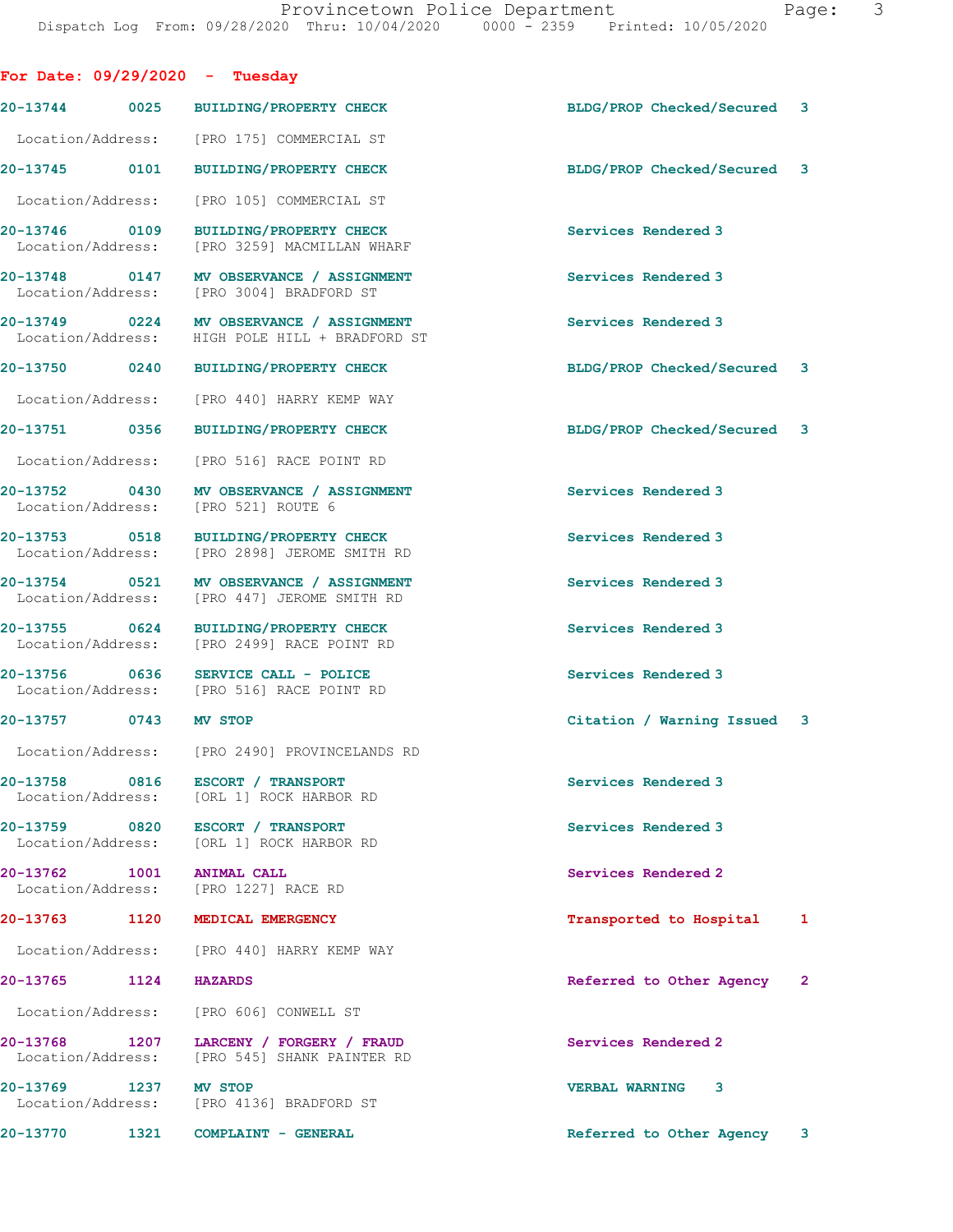|                               |      | Location/Address: [PRO 484] MASONIC PL                                                                     |                             |   |              |
|-------------------------------|------|------------------------------------------------------------------------------------------------------------|-----------------------------|---|--------------|
| 20-13771 1329 HAZARDS         |      |                                                                                                            | Referred to Other Agency 2  |   |              |
|                               |      | Location/Address: [PRO 210] COMMERCIAL ST                                                                  |                             |   |              |
| 20-13772 1332                 |      | <b>FOLLOW UP</b><br>Location/Address: [PRO 542] SHANK PAINTER RD                                           | SPOKEN TO 2                 |   |              |
| 20-13774 1352 FOLLOW UP       |      | Location/Address: [PRO 3296] SHANK PAINTER RD                                                              | Services Rendered 2         |   |              |
|                               |      | 20-13777 1410 LARCENY / FORGERY / FRAUD                                                                    | Referred to Other Agency 2  |   |              |
|                               |      | Location/Address: [PRO 433] RYDER ST EXT                                                                   |                             |   |              |
| 20-13778 1423                 |      | SUSPICIOUS ACTIVITY<br>Location/Address: [PRO 1710] CONANT ST                                              | Services Rendered 2         |   |              |
|                               |      | 20-13776   1448   BIKE - ACCIDENT                                                                          | Transported to Hospital 1   |   |              |
|                               |      | Location/Address: [PRO 3165] RACE POINT RD                                                                 |                             |   |              |
| 20-13779 1508 FOLLOW UP       |      | Location/Address: [PRO 542] SHANK PAINTER RD                                                               | Services Rendered 2         |   |              |
|                               |      | 20-13781 1508 FOLLOW UP<br>Location/Address: [PRO 542] SHANK PAINTER RD                                    | Services Rendered 2         |   |              |
|                               |      | 20-13780 1538 BIKE - ACCIDENT<br>Location/Address: [PRO 440] HARRY KEMP WAY<br>Refer To Accident: 20-62-AC | Services Rendered 1         |   |              |
|                               |      | 20-13782 1558 MEDICAL EMERGENCY                                                                            | Transported to Hospital     |   | 1            |
|                               |      | Location/Address: [PRO 440] HARRY KEMP WAY                                                                 |                             |   |              |
| 20-13783 1606                 |      | LANDLORD / TENANT                                                                                          | Referred to Other Agency 2  |   |              |
|                               |      | Location/Address: COMMERCIAL ST                                                                            |                             |   |              |
| Location/Address: FRANKLIN ST |      | 20-13784 1630 911 - GENERAL                                                                                | SPOKEN TO                   | 1 |              |
| 20-13785                      | 1648 | <b>FOLLOW UP</b><br>Location/Address: [PRO 175] COMMERCIAL ST<br>Refer To Accident: 20-62-AC               | Services Rendered 2         |   |              |
| 20-13787                      | 1708 | MV OBSERVANCE / ASSIGNMENT<br>Location/Address: [PRO 3440] ROUTE 6                                         | Services Rendered 3         |   |              |
| 20-13788                      | 1732 | SUSPICIOUS ACTIVITY                                                                                        | BLDG/PROP Checked/Secured   |   | $\mathbf{2}$ |
|                               |      | Location/Address: [PRO 1158] WINSLOW ST                                                                    |                             |   |              |
| 20-13789                      | 1746 | <b>NOISE COMPLAINT</b><br>Location/Address: [PRO 399] COMMERCIAL ST                                        | SPOKEN TO                   | 3 |              |
| 20-13790<br>Location/Address: | 1753 | KEEP THE PEACE<br>[PRO 2548] HOWLAND ST                                                                    | Services Rendered 2         |   |              |
| 20-13792                      | 1850 | <b>BUILDING/PROPERTY CHECK</b>                                                                             | BLDG/PROP Checked/Secured 3 |   |              |
| Location/Address:             |      | [PRO 3033] COMMERCIAL ST                                                                                   |                             |   |              |
| 20-13793                      | 1901 | <b>BUILDING/PROPERTY CHECK</b>                                                                             | BLDG/PROP Checked/Secured   |   | 3            |
|                               |      | Location/Address: [PRO 2500] COMMERCIAL ST                                                                 |                             |   |              |
| 20-13794                      | 1927 | PARKING COMPLAINT                                                                                          | <b>SPOKEN TO</b>            | 3 |              |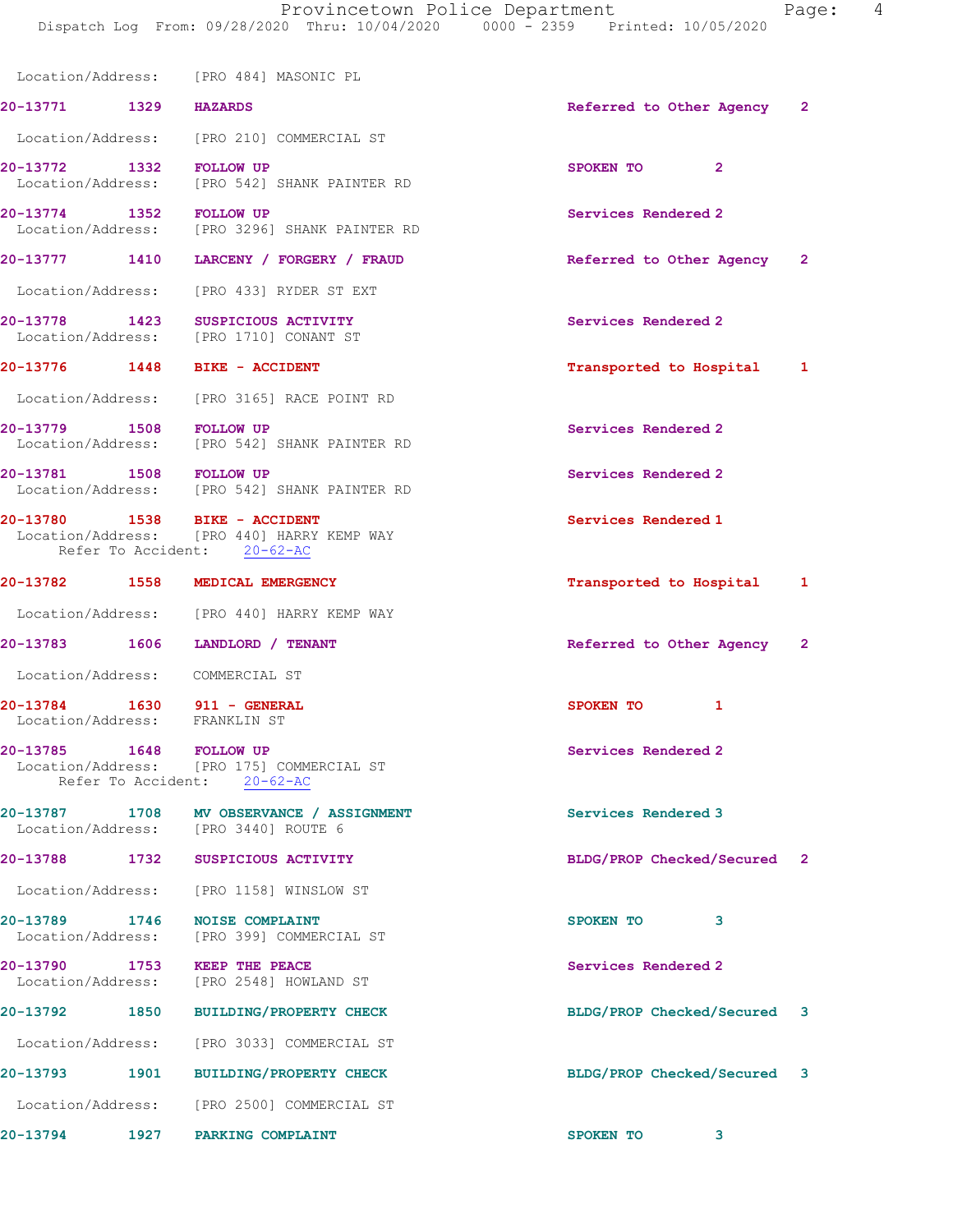|                                        | Provincetown Police Department<br>Dispatch Log From: 09/28/2020 Thru: 10/04/2020 0000 - 2359 Printed: 10/05/2020 |                             | Page: 5 |
|----------------------------------------|------------------------------------------------------------------------------------------------------------------|-----------------------------|---------|
|                                        | Location/Address: [PRO 105] COMMERCIAL ST                                                                        |                             |         |
| 20-13795 1931 MV STOP                  | Location/Address: CARVER ST + COMMERCIAL ST                                                                      | VERBAL WARNING 3            |         |
| 20-13798 2047 ANIMAL CALL              | Location/Address: [PRO 1989] COMMERCIAL ST                                                                       | Could Not Locate 2          |         |
|                                        | 20-13799 2143 BUILDING/PROPERTY CHECK                                                                            | BLDG/PROP Checked/Secured 3 |         |
|                                        | Location/Address: [PRO 197] COMMERCIAL ST                                                                        |                             |         |
|                                        | 20-13802 2336 MV OBSERVANCE / ASSIGNMENT<br>Location/Address: BRADFORD ST + RYDER ST                             | Services Rendered 3         |         |
| For Date: $09/30/2020 -$ Wednesday     |                                                                                                                  |                             |         |
|                                        | 20-13804 0008 BUILDING/PROPERTY CHECK<br>Location/Address: [PRO 2540] RACE POINT RD                              | Services Rendered 3         |         |
|                                        | 20-13805 0027 BUILDING/PROPERTY CHECK<br>Location/Address: [PRO 3430] COMMERCIAL ST                              | Services Rendered 3         |         |
|                                        | 20-13806 0034 BUILDING/PROPERTY CHECK<br>Location/Address: [PRO 2977] COMMERCIAL ST                              | Services Rendered 3         |         |
|                                        | 20-13808 0103 MV OBSERVANCE / ASSIGNMENT<br>Location/Address: [PRO 3611] CAPTAIN BERTIES WAY                     | Services Rendered 3         |         |
|                                        | 20-13809 0151 BUILDING/PROPERTY CHECK                                                                            | BLDG/PROP Checked/Secured 3 |         |
| Location/Address: [PRO 569] WINSLOW ST |                                                                                                                  |                             |         |
| Location/Address: [PRO 413] CONWELL ST | 20-13810 0153 MV OBSERVANCE / ASSIGNMENT                                                                         | Services Rendered 3         |         |
|                                        | 20-13811 0200 BUILDING/PROPERTY CHECK<br>Location/Address: [PRO 3259] MACMILLAN WHARF                            | Services Rendered 3         |         |
|                                        | 20-13812 0209 BUILDING/PROPERTY CHECK<br>Location/Address: [PRO 2483] COMMERCIAL ST                              | Services Rendered 3         |         |
|                                        | 20-13813 0211 BUILDING/PROPERTY CHECK<br>Location/Address: [PRO 2206] PILGRIMS LANDING                           | Services Rendered 3         |         |
| 20-13815 0229<br>Location/Address:     | MV OBSERVANCE / ASSIGNMENT<br>[PRO 3440] ROUTE 6                                                                 | Services Rendered 3         |         |
| Location/Address: [PRO 37] BRADFORD ST | 20-13814 0231 MV OBSERVANCE / ASSIGNMENT                                                                         | Services Rendered 3         |         |
| 20-13816 0325                          | <b>BUILDING/PROPERTY CHECK</b>                                                                                   | BLDG/PROP Checked/Secured 3 |         |
| Location/Address:                      | [PRO 516] RACE POINT RD                                                                                          |                             |         |
| 20-13817 0336<br>Location/Address:     | BUILDING/PROPERTY CHECK<br>[PRO 2499] RACE POINT RD                                                              | Services Rendered 3         |         |
| 20-13818 0508                          | <b>BUILDING/PROPERTY CHECK</b>                                                                                   | BLDG/PROP Checked/Secured 3 |         |
| Location/Address:                      | [PRO 1646] WINSLOW ST                                                                                            |                             |         |
| 20-13819 0520                          | <b>BUILDING/PROPERTY CHECK</b>                                                                                   | BLDG/PROP Checked/Secured 3 |         |
| Location/Address:                      | [PRO 530] SHANK PAINTER RD                                                                                       |                             |         |
| 20-13820 0522<br>Location/Address:     | <b>BUILDING/PROPERTY CHECK</b><br>[PRO 2489] BRADFORD ST                                                         | Services Rendered 3         |         |
|                                        | 20-13821 0536 MV OBSERVANCE / ASSIGNMENT                                                                         | Services Rendered 3         |         |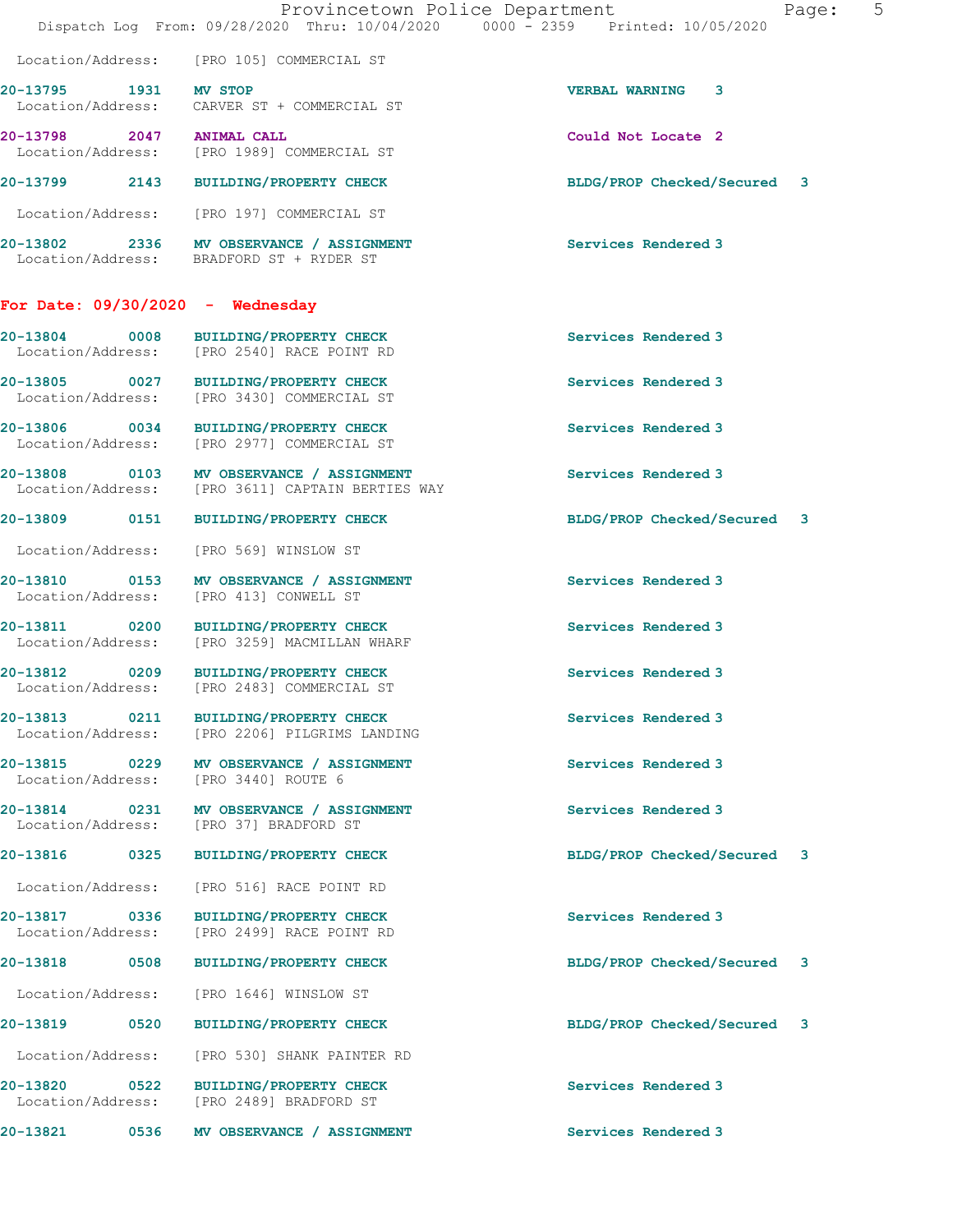|                               | Dispatch Log From: 09/28/2020 Thru: 10/04/2020 0000 - 2359 Printed: 10/05/2020            | Provincetown Police Department           | Page: 6 |
|-------------------------------|-------------------------------------------------------------------------------------------|------------------------------------------|---------|
|                               | Location/Address: HIGH POLE HILL + BRADFORD ST                                            |                                          |         |
|                               | 20-13822 0540 MV OBSERVANCE / ASSIGNMENT<br>Location/Address: [PRO 447] JEROME SMITH RD   | Services Rendered 3                      |         |
|                               | 20-13823 0605 PARK, WALK & TALK<br>Location: [PRO 3431] LOPES SQUARE                      | Services Rendered 3                      |         |
|                               | $20-13824$ 0627 SERVICE CALL - POLICE<br>Location/Address: [PRO 516] RACE POINT RD        | Services Rendered 3                      |         |
|                               | 20-13825 0737 MEDICAL EMERGENCY<br>Location/Address: [PRO 1059] PILGRIM HEIGHTS RD        | <b>PATIENT REFUSAL 1</b>                 |         |
|                               | 20-13826 0741 MEDICAL EMERGENCY<br>Location/Address: [PRO 965] KIMBERLY LN                | Services Rendered 1                      |         |
|                               | 20-13827 0820 BUILDING/PROPERTY CHECK<br>Location/Address: [PRO 2494] BRADFORD ST         | Services Rendered 3                      |         |
|                               | 20-13828 0910 SERVICE CALL - POLICE<br>Location/Address: [ORL 1] ROCK HARBOR RD           | Services Rendered 3                      |         |
|                               | 20-13829 0916 MV OBSERVANCE / ASSIGNMENT<br>Location/Address: [PRO 1892] SHANK PAINTER RD | Services Rendered 3                      |         |
| 20-13830 0916 HAZARDS         |                                                                                           | Referred to Other Agency<br>$\mathbf{2}$ |         |
|                               | Location/Address: [PRO 606] CONWELL ST                                                    |                                          |         |
|                               | 20-13833 1040 MEDICAL EMERGENCY                                                           | Transported to Hospital 1                |         |
|                               | Location/Address: [PRO 2909] COMMERCIAL ST                                                |                                          |         |
| 20-13834 1107 MV STOP         | Location/Address: [PRO 2513] ROUTE 6                                                      | <b>VERBAL WARNING 3</b>                  |         |
| 20-13836 1124 PROPERTY DAMAGE | Location/Address: [PRO 395] COMMERCIAL ST                                                 | Services Rendered 3                      |         |
|                               | 20-13835 1125 BUILDING/PROPERTY CHECK<br>Location/Address: [PRO 2483] COMMERCIAL ST       | Services Rendered 3                      |         |
|                               | 20-13837 1142 SUSPICIOUS ACTIVITY<br>Location/Address: [PRO 540] SHANK PAINTER RD         | Services Rendered 2                      |         |
|                               | 20-13840 1205 MEDICAL EMERGENCY                                                           | Transported to Hospital<br>1             |         |
|                               | Location/Address: [PRO 3296] SHANK PAINTER RD                                             |                                          |         |
|                               | 20-13841 1205 MEDICAL EMERGENCY                                                           | Transported to Hospital<br>1             |         |
|                               | Location/Address: [PRO 440] HARRY KEMP WAY                                                |                                          |         |
| 20-13843 1238                 | ASSIST DEPARTMENT / MUTUAL AID<br>Location/Address: [PRO 1892] SHANK PAINTER RD           | Services Rendered 3                      |         |
| 20-13844 1244 ALARM - GENERAL | Location/Address: [PRO 338] SHANK PAINTER RD                                              | Services Rendered 1                      |         |
| Location/Address: MASONIC PL  | 20-13845 1245 SUSPICIOUS ACTIVITY                                                         | SPOKEN TO 2                              |         |
|                               | 20-13846 1300 MEDICAL EMERGENCY                                                           | Transported to Hospital 1                |         |
|                               | Location/Address: [PRO 440] HARRY KEMP WAY                                                |                                          |         |
|                               | 20-13849 1342 LANDLORD / TENANT<br>Location/Address: [PRO 1856] CONANT ST                 | SPOKEN TO<br>$\mathbf{2}$                |         |
| 20-13850 1359 MV COMPLAINT    |                                                                                           | <b>GONE ON ARRIVAL 2</b>                 |         |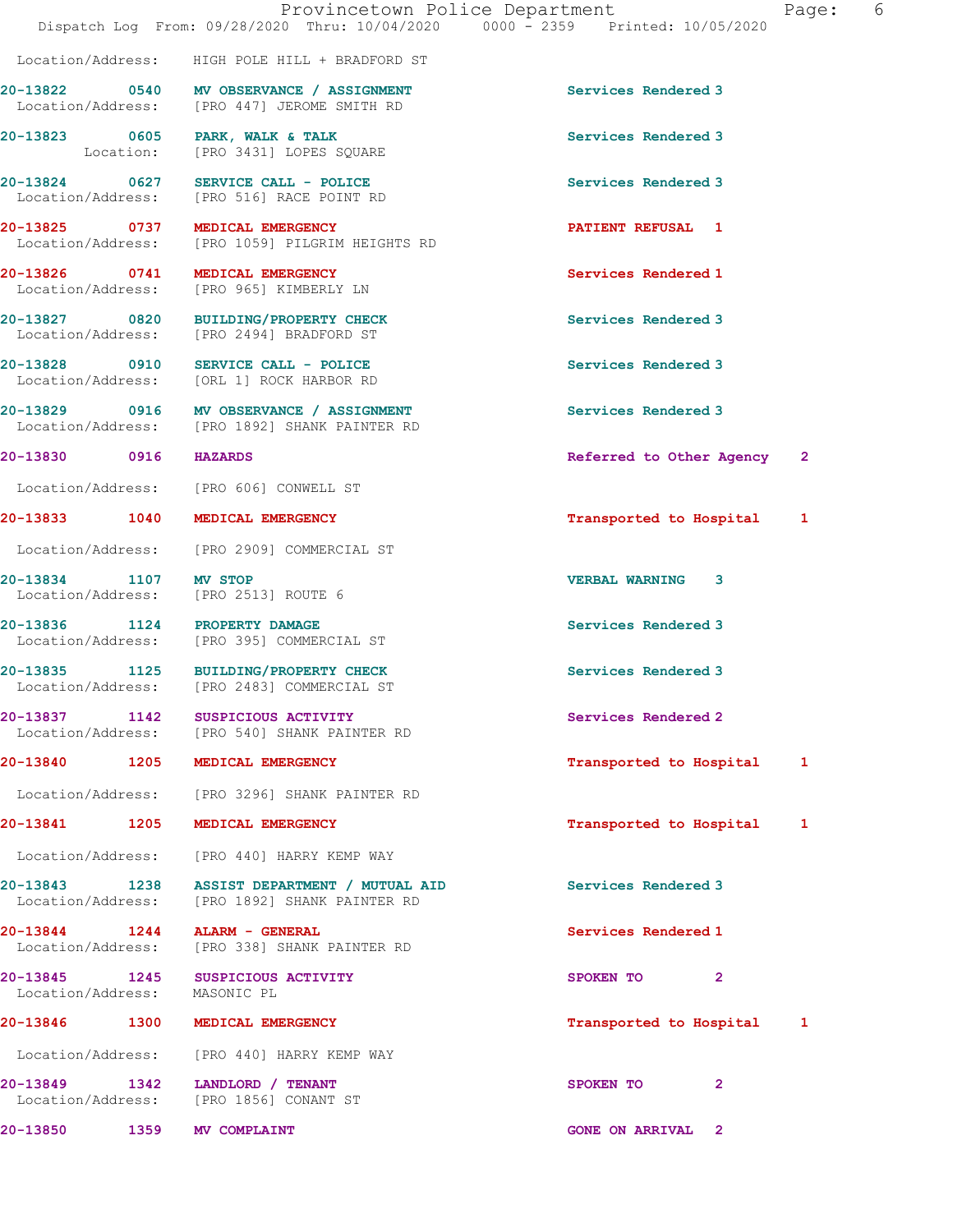|                             | Provincetown Police Department<br>Dispatch Log From: 09/28/2020 Thru: 10/04/2020 0000 - 2359 Printed: 10/05/2020   |                                       | 7<br>Page: |  |
|-----------------------------|--------------------------------------------------------------------------------------------------------------------|---------------------------------------|------------|--|
|                             | Location/Address: COMMERCIAL ST + STANDISH ST                                                                      |                                       |            |  |
|                             | 20-13851 1456 MEDICAL EMERGENCY                                                                                    | Transported to Hospital 1             |            |  |
|                             | Location/Address: [PRO 440] HARRY KEMP WAY                                                                         |                                       |            |  |
|                             | 20-13852 1502 LARCENY / FORGERY / FRAUD<br>Location/Address: [PRO 105] COMMERCIAL ST                               | Services Rendered 2                   |            |  |
|                             | 20-13853 1511 LARCENY / FORGERY / FRAUD<br>Location/Address: [PRO 976] MAPLE CT                                    | Services Rendered 2                   |            |  |
|                             | 20-13854 1517 ASSIST CITIZEN<br>Location/Address: [PRO 437] FREEMAN ST                                             | Services Rendered 3                   |            |  |
|                             | 20-13856 1541 ANIMAL CALL<br>Location/Address: [PRO 3712] RYDER ST EXT                                             | Services Rendered 2                   |            |  |
|                             | 20-13858 1604 LOST PROPERTY<br>Location/Address: [PRO 542] SHANK PAINTER RD                                        | Services Rendered 3                   |            |  |
|                             | 20-13860 1621 MV OBSERVANCE / ASSIGNMENT<br>Location/Address: CONWELL ST + ROUTE 6                                 | Services Rendered 3                   |            |  |
|                             | 20-13863 1801 MEDICAL EMERGENCY                                                                                    | Transported to Hospital 1             |            |  |
|                             | Location/Address: [PRO 1193] COMMERCIAL ST                                                                         |                                       |            |  |
|                             | 20-13864 1811 ALARM - GENERAL<br>Location/Address: [PRO 284] COMMERCIAL ST                                         | False Alarm 1                         |            |  |
|                             | 20-13865 1851 LARCENY / FORGERY / FRAUD<br>Location/Address: [PRO 2910] COMMERCIAL ST                              | Services Rendered 2                   |            |  |
|                             | 20-13867 1922 BUILDING/PROPERTY CHECK                                                                              | BLDG/PROP Checked/Secured 3           |            |  |
|                             | Location/Address: [PRO 519] RACE POINT RD                                                                          |                                       |            |  |
| 20-13868 2002 911 - GENERAL |                                                                                                                    | Referred to Other Agency 1            |            |  |
|                             | Location/Address: [TRU] MOORINGS WAY                                                                               |                                       |            |  |
|                             | 20-13869 2034 DISTURBANCE - FIGHT / ARGUMENT<br>Location/Address: [PRO 539] SHANK PAINTER RD                       | Services Rendered 1                   |            |  |
|                             | 20-13870 2044 MEDICAL EMERGENCY<br>Location/Address: [PRO 1493] UPPER MILLER HILL RD<br>Refer To Arrest: 20-133-AR | Transported to Hospital 1             |            |  |
|                             | 20-13872 2322 BUILDING/PROPERTY CHECK<br>Location/Address: [PRO 3259] MACMILLAN WHARF                              | Services Rendered 3                   |            |  |
|                             | 20-13873 2324 BY-LAW VIOLATION<br>Location: [PRO 3431] LOPES SQUARE                                                | <b>VERBAL WARNING</b><br>$\mathbf{2}$ |            |  |
|                             | For Date: $10/01/2020$ - Thursday                                                                                  |                                       |            |  |
|                             | 20-13875 0032 MV OBSERVANCE / ASSIGNMENT<br>Location/Address: HARRY KEMP WAY + CONWELL ST                          | Services Rendered 3                   |            |  |
|                             | 20-13876 0107 BUILDING/PROPERTY CHECK<br>Location/Address: [PRO 2540] RACE POINT RD                                | <b>VERBAL WARNING 3</b>               |            |  |

20-13878 0123 MV OBSERVANCE / ASSIGNMENT Services Rendered 3 Location/Address: BRADFORD ST + HOWLAND ST

20-13879 0124 BUILDING/PROPERTY CHECK BLDG/PROP Checked/Secured 3

Location/Address: [PRO 516] RACE POINT RD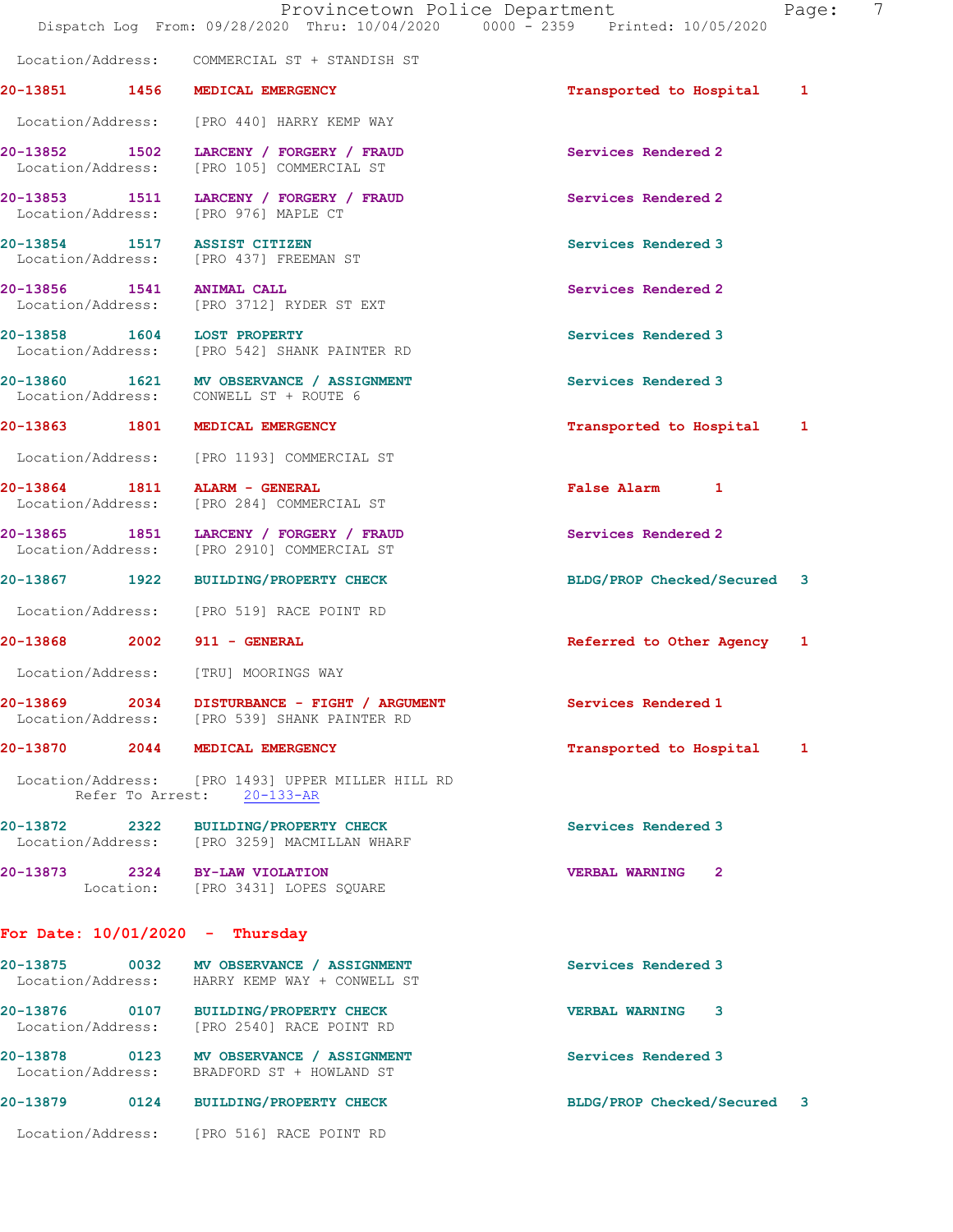|                             |      | 20-13880 0152 MV OBSERVANCE / ASSIGNMENT<br>Location/Address: HARRY KEMP WAY + CONWELL ST                  | Services Rendered 3         |              |
|-----------------------------|------|------------------------------------------------------------------------------------------------------------|-----------------------------|--------------|
|                             |      | 20-13881 0300 BUILDING/PROPERTY CHECK                                                                      | BLDG/PROP Checked/Secured 3 |              |
|                             |      | Location/Address: [PRO 2206] PILGRIMS LANDING                                                              |                             |              |
|                             |      | 20-13882 0505 MV OBSERVANCE / ASSIGNMENT<br>Location/Address: ROUTE 6 + HOWLAND ST                         | <b>Services Rendered 3</b>  |              |
|                             |      | 20-13883 0518 BUILDING/PROPERTY CHECK<br>Location/Address: [PRO 2512] JEROME SMITH RD                      | Services Rendered 3         |              |
|                             |      | 20-13884 0525 MV OBSERVANCE / ASSIGNMENT<br>Location/Address: [PRO 447] JEROME SMITH RD                    | <b>Services Rendered 3</b>  |              |
|                             |      | 20-13885 0645 SERVICE CALL - POLICE<br>Location/Address: [PRO 516] RACE POINT RD                           | Services Rendered 3         |              |
|                             |      | 20-13886 0827 ASSIST CITIZEN<br>Location/Address: [PRO 1191] HOLWAY AVE<br>Refer To Arrest: 20-134-AR      | Arrest(s) Made 3            |              |
|                             |      | 20-13887 0835 ESCORT / TRANSPORT<br>Location/Address: [ORL 1] ROCK HARBOR RD<br>Refer To Arrest: 20-133-AR | Services Rendered 3         |              |
|                             |      | 20-13888 1003 ESCORT / TRANSPORT                                                                           | Transferred Custody         | 3            |
|                             |      | Location/Address: [ORL 1] ROCK HARBOR RD<br>Refer To Arrest: 20-134-AR                                     |                             |              |
|                             |      | 20-13889 1101 MV OBSERVANCE / ASSIGNMENT<br>Location/Address: ROUTE 6 + SNAIL RD                           | Services Rendered 3         |              |
|                             |      | 20-13890 1105 PARKING COMPLAINT<br>Location/Address: [PRO 606] CONWELL ST                                  | Services Rendered 3         |              |
| 20-13892 1118 911 - GENERAL |      | Location/Address: [PRO 3259] MACMILLAN WHARF                                                               | Services Rendered 1         |              |
|                             |      | 20-13893 1203 BUILDING/PROPERTY CHECK<br>Location/Address: [PRO 2512] JEROME SMITH RD                      | Services Rendered 3         |              |
| 20-13894 1205               |      | MV STOP<br>Location/Address: [PRO 530] SHANK PAINTER RD                                                    | VERBAL WARNING 3            |              |
|                             |      | 20-13898 1312 LARCENY / FORGERY / FRAUD<br>Location/Address: [PRO 1970] BRADFORD ST                        | Services Rendered 2         |              |
|                             |      | 20-13897 1314 MEDICAL EMERGENCY                                                                            | Transported to Hospital     | 1            |
|                             |      | Location/Address: [PRO 269] COMMERCIAL ST                                                                  |                             |              |
|                             |      | 20-13899 1358 LOST ANDROID CELLPHONE<br>Location/Address: PROVINCELANDS RD + BRADFORD ST EXT               | Services Rendered 3         |              |
|                             |      | 20-13900 1522 MEDICAL EMERGENCY                                                                            | Transported to Hospital     | 1            |
|                             |      | Location/Address: [PRO 2006] SOMERSET RD                                                                   |                             |              |
|                             |      | 20-13901 1546 MEDICAL EMERGENCY                                                                            | Transported to Hospital     | 1            |
|                             |      | Location/Address: [PRO 440] HARRY KEMP WAY                                                                 |                             |              |
| 20-13902                    | 1602 | <b>BUILDING/PROPERTY CHECK</b><br>Location/Address: [PRO 1645] HARRY KEMP WAY                              | Services Rendered 3         |              |
| 20-13904                    | 1750 | <b>AIRCRAFT CONCERN</b>                                                                                    | Referred to Other Agency    | $\mathbf{2}$ |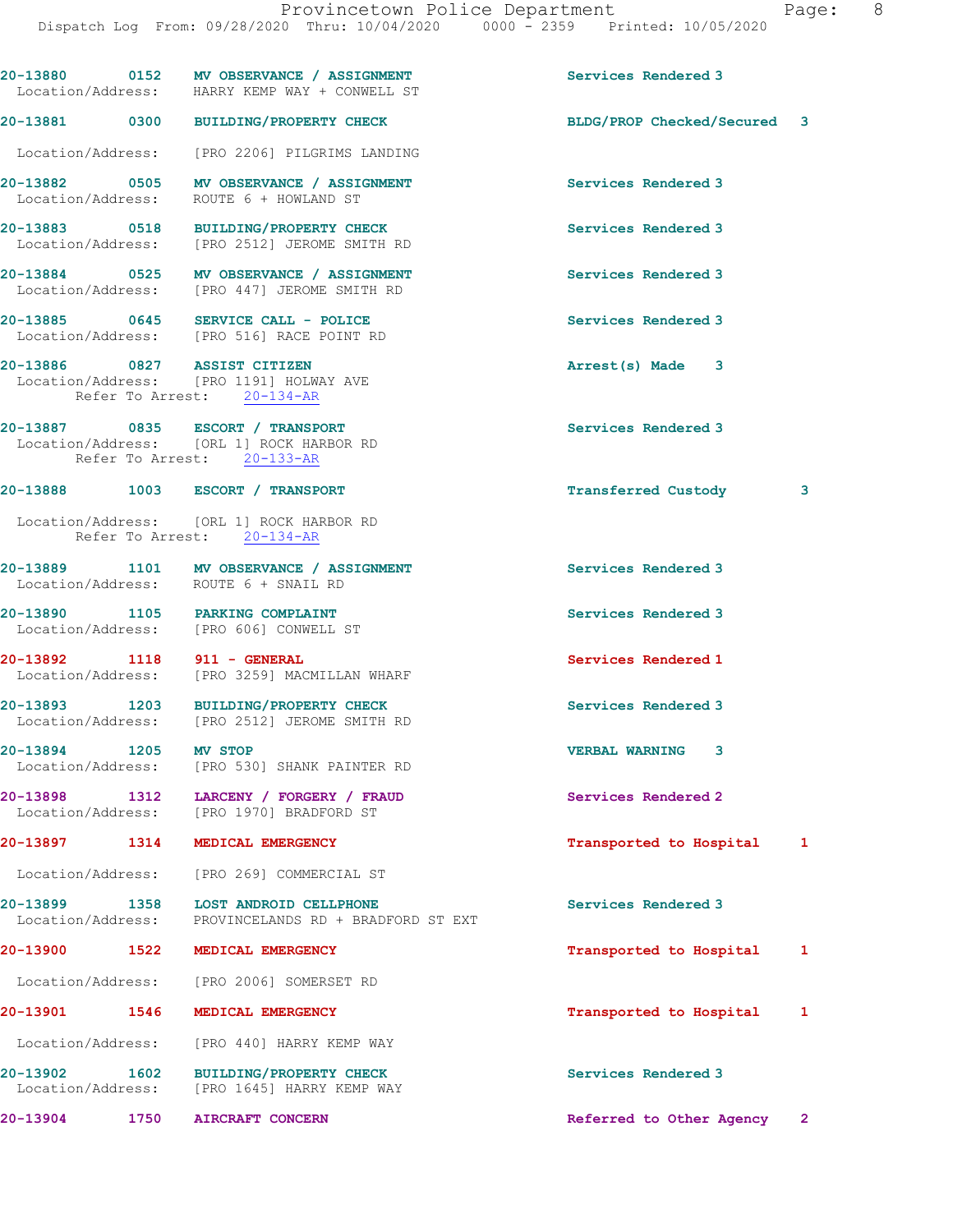|                                                                 | Provincetown Police Department<br>Dispatch Log From: 09/28/2020 Thru: 10/04/2020 0000 - 2359 Printed: 10/05/2020 | Page:                                    |
|-----------------------------------------------------------------|------------------------------------------------------------------------------------------------------------------|------------------------------------------|
|                                                                 | Location/Address: [PRO 542] SHANK PAINTER RD                                                                     |                                          |
| 20-13906 1842                                                   | <b>TRESPASS</b><br>Location/Address: [PRO 3873] CONWELL ST                                                       | Services Rendered 2                      |
|                                                                 | 20-13907 1842 COMPLAINT - GENERAL<br>Location/Address: [PRO 338] SHANK PAINTER RD                                | Services Rendered 3                      |
| 20-13908 1854                                                   | MV STOP<br>Location/Address: [PRO 106] COMMERCIAL ST                                                             | VERBAL WARNING 3                         |
| 20-13911 2044                                                   | <b>HAZARDS</b>                                                                                                   | Referred to Other Agency<br>$\mathbf{2}$ |
| Location/Address: [PRO 2513] ROUTE 6                            |                                                                                                                  |                                          |
| 20-13913 2306 ASSIST CITIZEN<br>Location/Address: COMMERCIAL ST |                                                                                                                  | 3<br><b>FOLLOW UP</b>                    |
| 20-13915 2327 FOLLOW UP                                         | Location/Address: [PRO 3736] COMMERCIAL ST                                                                       | SPOKEN TO<br>$\mathbf{2}$                |
| For Date: $10/02/2020 -$ Friday                                 |                                                                                                                  |                                          |
| 20-13916 0043 ASSIST CITIZEN                                    | Location/Address: [PRO 442] HARRY KEMP WAY                                                                       | Services Rendered 3                      |
|                                                                 | 20-13918 0117 BUILDING/PROPERTY CHECK                                                                            | BLDG/PROP Checked/Secured 3              |
| Location/Address:                                               | [PRO 2977] COMMERCIAL ST                                                                                         |                                          |
| Location/Address:                                               | 20-13919 0137 MV OBSERVANCE / ASSIGNMENT<br>RACE POINT RD + ROUTE 6                                              | Services Rendered 3                      |
| 20-13920 0206                                                   | <b>BUILDING/PROPERTY CHECK</b><br>Location/Address: [PRO 2206] PILGRIMS LANDING                                  | Services Rendered 3                      |
| 20-13921 0216                                                   | MEDICAL EMERGENCY                                                                                                | Transported to Hospital 1                |
|                                                                 | Location/Address: [PRO 3188] MEADOW RD                                                                           |                                          |
| 0237<br>20-13922<br>Location/Address:                           | MV OBSERVANCE / ASSIGNMENT<br>HIGH POLE HILL + BRADFORD ST                                                       | Services Rendered 3                      |
| 20-13923 0247 MEDICAL EMERGENCY                                 | Location/Address: [PRO 3188] MEADOW RD                                                                           | <b>PATIENT REFUSAL 1</b>                 |
|                                                                 | 20-13924 0259 BUILDING/PROPERTY CHECK                                                                            | BLDG/PROP Checked/Secured 3              |
|                                                                 | Location/Address: [PRO 3296] SHANK PAINTER RD                                                                    |                                          |
|                                                                 | 20-13925 0534 MV OBSERVANCE / ASSIGNMENT<br>Location/Address: JEROME SMITH RD + SHANK PAINTER RD                 | Services Rendered 3                      |
| Location/Address: [PRO 521] ROUTE 6                             | 20-13926 0534 MV OBSERVANCE / ASSIGNMENT                                                                         | Services Rendered 3                      |
| Location/Address: ROUTE 6 + SNAIL RD                            | 20-13927 0726 MV OBSERVANCE / ASSIGNMENT                                                                         | Services Rendered 3                      |
| 20-13928 0757 MV STOP                                           | Location/Address: [PRO 2518] ROUTE 6                                                                             | <b>VERBAL WARNING 3</b>                  |
| 20-13930 0804 ALARM - GENERAL                                   | Location/Address: [PRO 440] HARRY KEMP WAY                                                                       | False Alarm 1                            |
|                                                                 | 20-13929 0805 BUILDING/PROPERTY CHECK<br>Location/Address: [PRO 2512] JEROME SMITH RD                            | Services Rendered 3                      |
| 20-13933 0924 911 - GENERAL                                     | Location/Address: [PRO 269] COMMERCIAL ST                                                                        | Could Not Locate 1                       |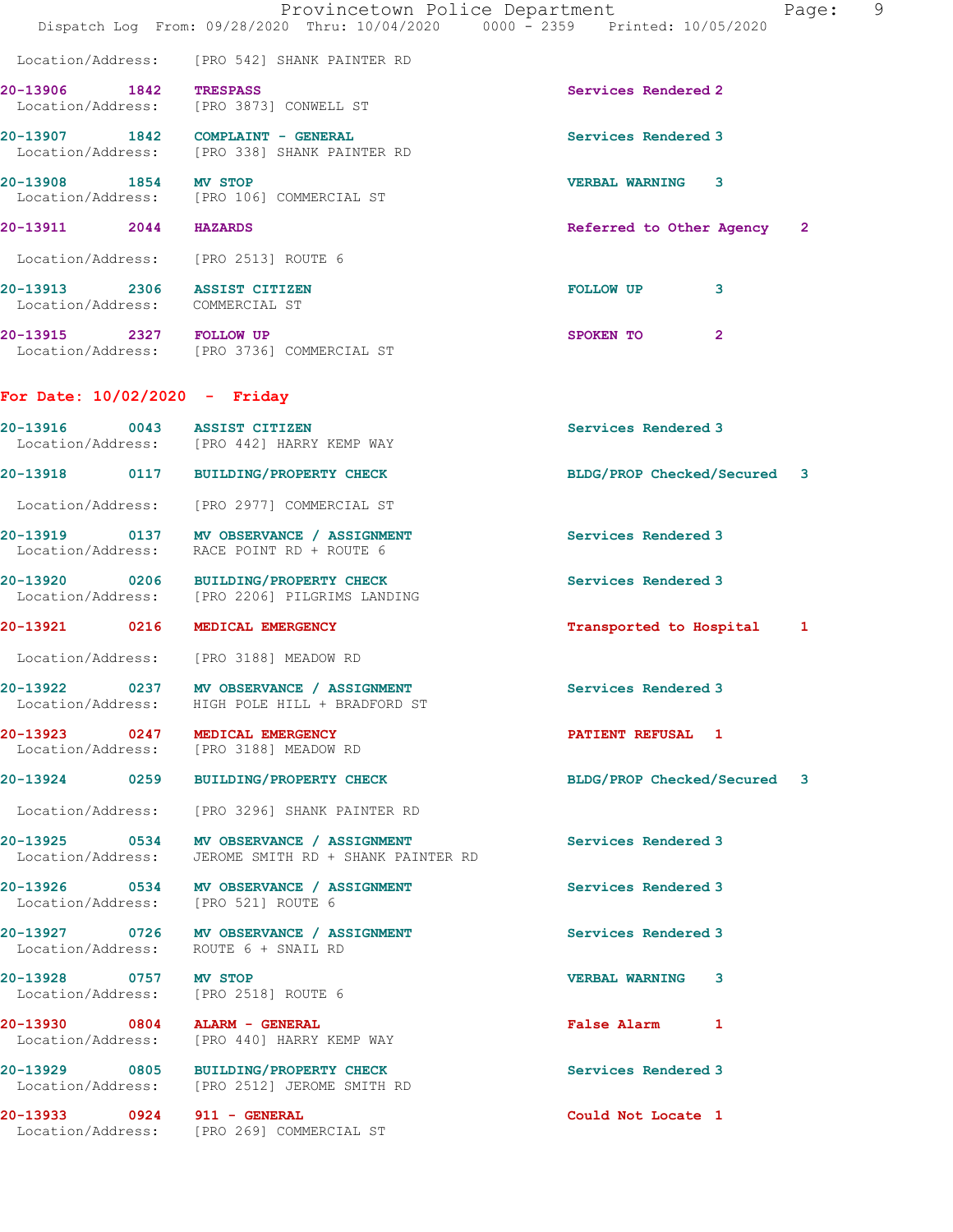| 20-13934 0927 MV STOP           | Location/Address: [PRO 2479] ROUTE 6                                                             | VERBAL WARNING 3            |   |
|---------------------------------|--------------------------------------------------------------------------------------------------|-----------------------------|---|
| Location/Address: COMMERCIAL ST | 20-13935 0942 PROPERTY DAMAGE                                                                    | Services Rendered 3         |   |
| 20-13936 0956 MV STOP           | Location/Address: [PRO 4011] BROWNE ST                                                           | VERBAL WARNING 3            |   |
|                                 | 20-13938 1020 ASSIST DEPARTMENT / MUTUAL AID<br>Location/Address: [PRO 2521] ROUTE 6             | Could Not Locate 3          |   |
| 20-13939 1026 MV COMPLAINT      | Location/Address: [PRO 29] BRADFORD ST                                                           | Could Not Locate 2          |   |
| 20-13941 1038 MV STOP           | Location/Address: BRADFORD ST + PLEASANT ST                                                      | VERBAL WARNING 3            |   |
| 20-13942 1045 FOLLOW UP         | Location/Address: [PRO 3742] COMMERCIAL ST                                                       | Services Rendered 2         |   |
|                                 | 20-13943 1047 SERVICE CALL - POLICE<br>Location/Address: [PRO 46] BRADFORD ST                    | Services Rendered 3         |   |
| 20-13944 1048 MV COLLISION      | Location/Address: [PRO 440] HARRY KEMP WAY                                                       | Services Rendered 1         |   |
| 20-13945 1053 TRESPASS          | Location/Address: [PRO 3873] CONWELL ST                                                          | SPOKEN TO<br>$\mathbf{2}$   |   |
| 20-13946 1126 MV STOP           | Location/Address: [PRO 526] RYDER ST EXT                                                         | <b>VERBAL WARNING</b><br>3  |   |
|                                 | 20-13947 1143 BUILDING/PROPERTY CHECK                                                            | BLDG/PROP Checked/Secured 3 |   |
|                                 | Location/Address: [PRO 3287] ROUTE 6                                                             |                             |   |
|                                 | 20-13948 1149 SERVICE CALL - POLICE<br>Location/Address: [PRO 516] RACE POINT RD                 | Services Rendered 3         |   |
|                                 | 20-13949 1158 MV OBSERVANCE / ASSIGNMENT<br>Location/Address: ROUTE 6 + SHANK PAINTER RD         | Services Rendered 3         |   |
| 20-13951 1212 TRESPASS          | Location/Address: [PRO 242] COMMERCIAL ST                                                        | SPOKEN TO<br>$\mathbf{2}$   |   |
|                                 | 20-13952 1228 BIKE - ACCIDENT                                                                    | Transported to Hospital     | 1 |
|                                 | Location/Address: [PRO 61] BRADFORD ST                                                           |                             |   |
| 20-13953 1332 ANIMAL CALL       |                                                                                                  | Transferred Custody         | 2 |
|                                 | Location/Address: [PRO 3481] BAYBERRY AVE                                                        |                             |   |
| 20-13955 1417 ALARM - FIRE      | Location/Address: [PRO 606] CONWELL ST                                                           | <b>False Alarm</b><br>1     |   |
| 20-13956 1422 LOST PROPERTY     | Location/Address: [PRO 542] SHANK PAINTER RD                                                     | Services Rendered 3         |   |
| 20-13957 1432 HAZARDS           | Location/Address: [PRO 539] SHANK PAINTER RD                                                     | Services Rendered 2         |   |
| 20-13961 1536 911 - GENERAL     |                                                                                                  | Referred to Other Agency 1  |   |
|                                 | Location/Address: [PRO 542] SHANK PAINTER RD                                                     |                             |   |
|                                 | 20-13962 1550 MV OBSERVANCE / ASSIGNMENT<br>Location/Address: JEROME SMITH RD + SHANK PAINTER RD | Services Rendered 3         |   |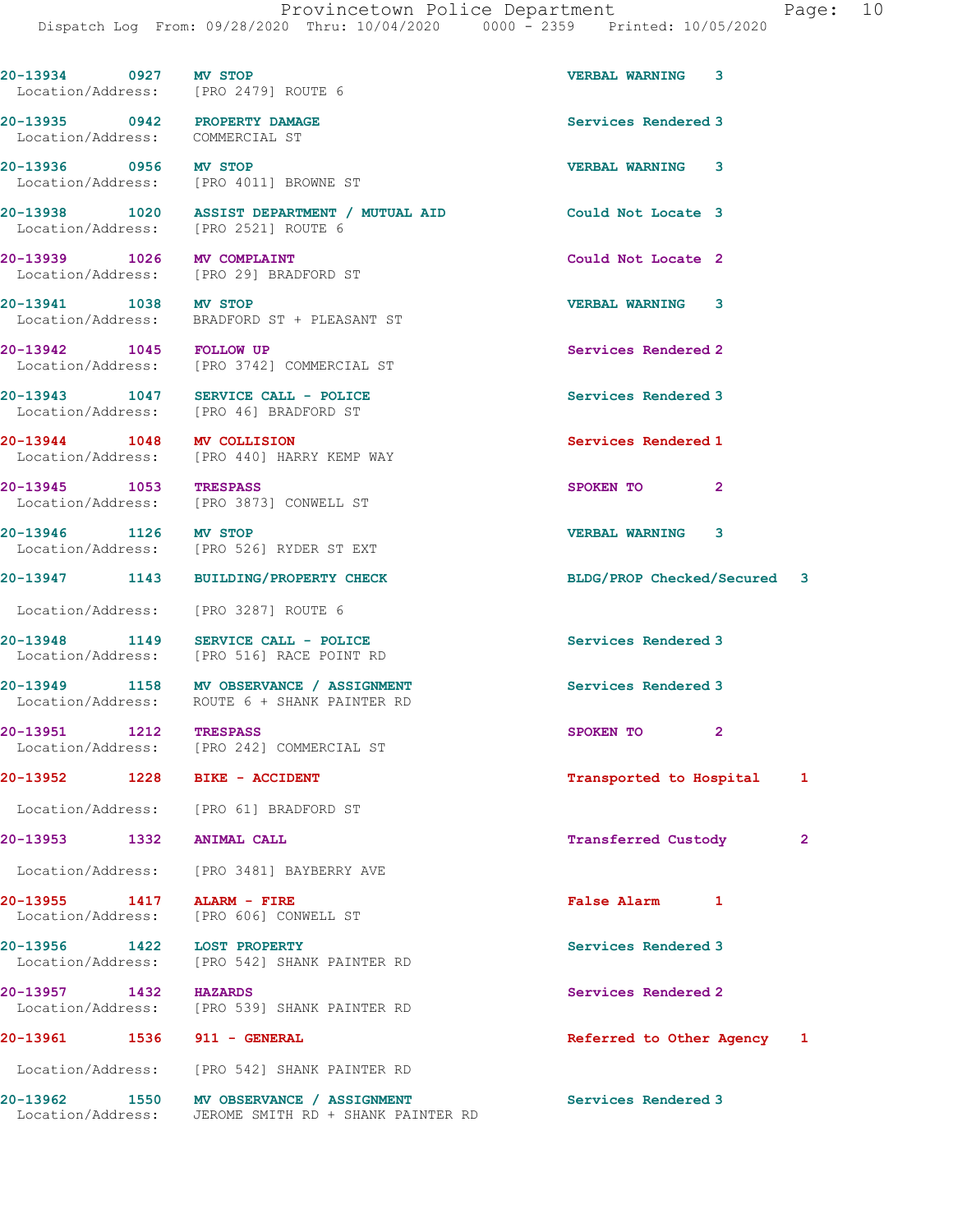20-13963 1551 LARCENY / FORGERY / FRAUD Services Rendered 2

20-13964 1606 911 - GENERAL Services Rendered 1

20-13967 1713 FRAUD COMPLAINT Services Rendered 2

20-13968 1714 FRAUD REPORT Services Rendered 2

Location/Address: [PRO 3662] COOK ST

Location/Address: [PRO 4136] BRADFORD ST

Location/Address: [PRO 3741] COMMERCIAL ST

Location/Address: [PRO 2945] COMMERCIAL ST

20-13969 1729 FOLLOW UP FOLLOW UP 2 Location/Address: [PRO 221] COMMERCIAL ST 20-13971 1817 PARKING COMPLAINT 1997 1817 1817 1818 Location/Address: PEARL ST + BRADFORD ST 20-13973 1936 BUILDING/PROPERTY CHECK Services Rendered 3<br>
Location/Address: [PRO 3430] COMMERCIAL ST [PRO 3430] COMMERCIAL ST 20-13974 1940 BUILDING/PROPERTY CHECK Services Rendered 3 Location/Address: [PRO 2977] COMMERCIAL ST 20-13975 2004 MV OBSERVANCE / ASSIGNMENT Services Rendered 3 Location/Address: [PRO 106] COMMERCIAL ST 20-13976 2004 MV OBSERVANCE / ASSIGNMENT Services Rendered 3 Location/Address: [PRO 3440] ROUTE 6 20-13977 2009 MV COMPLAINT 2000 2000 Services Rendered 2 Location/Address: [PRO 2481] TREMONT ST 20-13978 2016 MV STOP<br>
Location/Address: FREEMAN ST + COMMERCIAL ST FREEMAN ST + COMMERCIAL ST 20-13979 2046 MV STOP Citation / Warning Issued 3 Location/Address: [PRO 290] COMMERCIAL ST 20-13981 2048 MV DISABLED Services Rendered 2 Location/Address: COMMERCIAL ST + BRADFORD ST 20-13980 2049 BUILDING/PROPERTY CHECK Services Rendered 3 Location/Address: [PRO 571] ALDEN ST 20-13982 2118 MV OBSERVANCE / ASSIGNMENT Services Rendered 3 Location/Address: [PRO 4136] BRADFORD ST 20-13984 2150 BUILDING/PROPERTY CHECK Services Rendered 3 Location/Address: [PRO 2483] COMMERCIAL ST 20-13985 2225 BUILDING/PROPERTY CHECK BLDG/PROP Checked/Secured 3 Location/Address: [PRO 488] MAYFLOWER ST 20-13986 2230 ALARM - GENERAL False Alarm 1 Location/Address: [PRO 4136] BRADFORD ST 20-13988 2306 MV COMPLAINT<br>
Location/Address: [PRO 115] COMMERCIAL ST Could Not Locate 2

20-13990 2319 BUILDING/PROPERTY CHECK BLDG/PROP Checked/Secured 3 Location/Address: [PRO 1952] COMMERCIAL ST 20-13991 2351 BUILDING/PROPERTY CHECK Services Rendered 3 Location/Address: [PRO 300] COMMERCIAL ST

For Date: 10/03/2020 - Saturday

[PRO 115] COMMERCIAL ST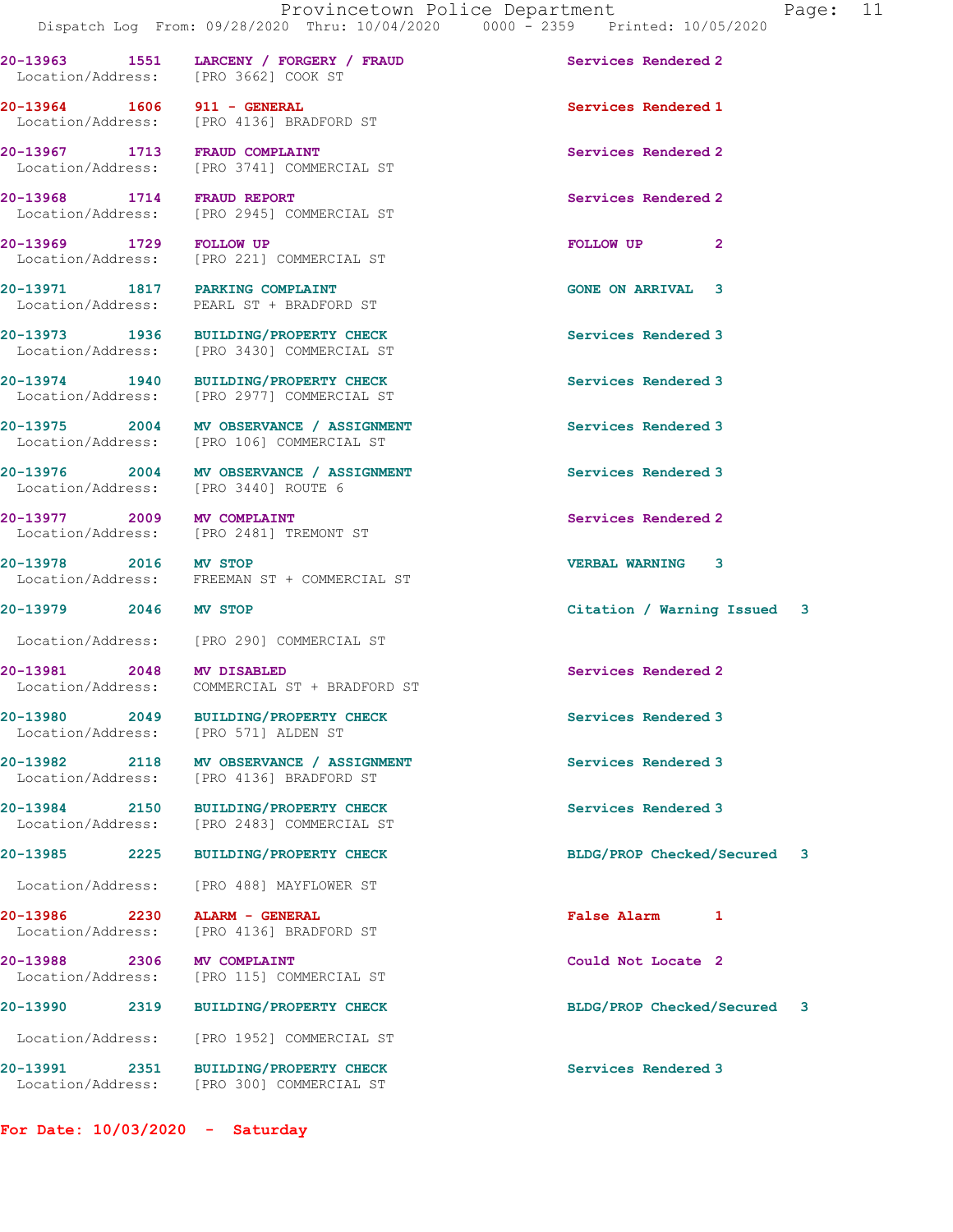20-13993 0022 BUILDING/PROPERTY CHECK Services Rendered 3 Location/Address: [PRO 2540] RACE POINT RD 20-13994 0034 MV OBSERVANCE / ASSIGNMENT Services Rendered 3 Location/Address: ROUTE 6 + SNAIL RD 20-13997 0128 MV OBSERVANCE / ASSIGNMENT Services Rendered 3 Location/Address: [PRO 94] BRADFORD ST 20-13998 0457 ASSIST CITIZEN SPOKEN TO 3 Location/Address: [PRO 1185] COMMERCIAL ST 20-13999 0532 BUILDING/PROPERTY CHECK BLDG/PROP Checked/Secured 3 Location/Address: [PRO 3259] MACMILLAN WHARF 20-14000 0535 MV OBSERVANCE / ASSIGNMENT Services Rendered 3 Location/Address: [PRO 521] ROUTE 6 20-14001 0621 BUILDING/PROPERTY CHECK BLDG/PROP Checked/Secured 3 Location/Address: [PRO 519] RACE POINT RD 20-14002 0643 SERVICE CALL - POLICE Services Rendered 3 [PRO 516] RACE POINT RD 20-14003 0719 MV COMPLAINT GONE ON ARRIVAL 2 Location/Address: [PRO 2859] BRADFORD ST 20-14004 0749 PARKING COMPLAINT GONE ON ARRIVAL 3 Location/Address: [PRO 105] COMMERCIAL ST 20-14006 0931 PARKING COMPLAINT Services Rendered 3 Location/Address: PEARL ST + BREWSTER ST 20-14009 1108 ASSIST CITIZEN Services Rendered 3 Location/Address: COMMERCIAL ST 20-14010 1109 ANIMAL CALL Services Rendered 2 Location/Address: [PRO 336] COMMERCIAL ST 20-14014 1143 DISTURBANCE - FIGHT / ARGUMENT Peace Restored 1 Location/Address: [PRO 106] COMMERCIAL ST 20-14015 1150 MEDICAL EMERGENCY Transported to Hospital 1 Location/Address: [PRO 440] HARRY KEMP WAY 20-14016 1157 ANIMAL CALL Services Rendered 2 Location/Address: [PRO 3296] SHANK PAINTER RD 20-14017 1211 DISTURBANCE - FIGHT / ARGUMENT Peace Restored 1 Location/Address: [PRO 2045] BAYBERRY AVE [PRO 2045] BAYBERRY AVE 20-14018 1217 MEDICAL EMERGENCY Transported to Hospital 1 Location/Address: [PRO 2294] BRADFORD ST 20-14019 1232 PARK, WALK & TALK Services Rendered 3 Location/Address: [PRO 537] SHANK PAINTER RD 20-14021 1245 MV COMPLAINT Could Not Locate 2 [PRO 208] COMMERCIAL ST 20-14024 1259 MEDICAL EMERGENCY PATIENT REFUSAL 1 Location/Address: [PRO 4136] BRADFORD ST 20-14026 1326 VANDALISM Services Rendered 3<br>
Location/Address: [PRO 72] PROVINCELANDS RD [PRO 72] PROVINCELANDS RD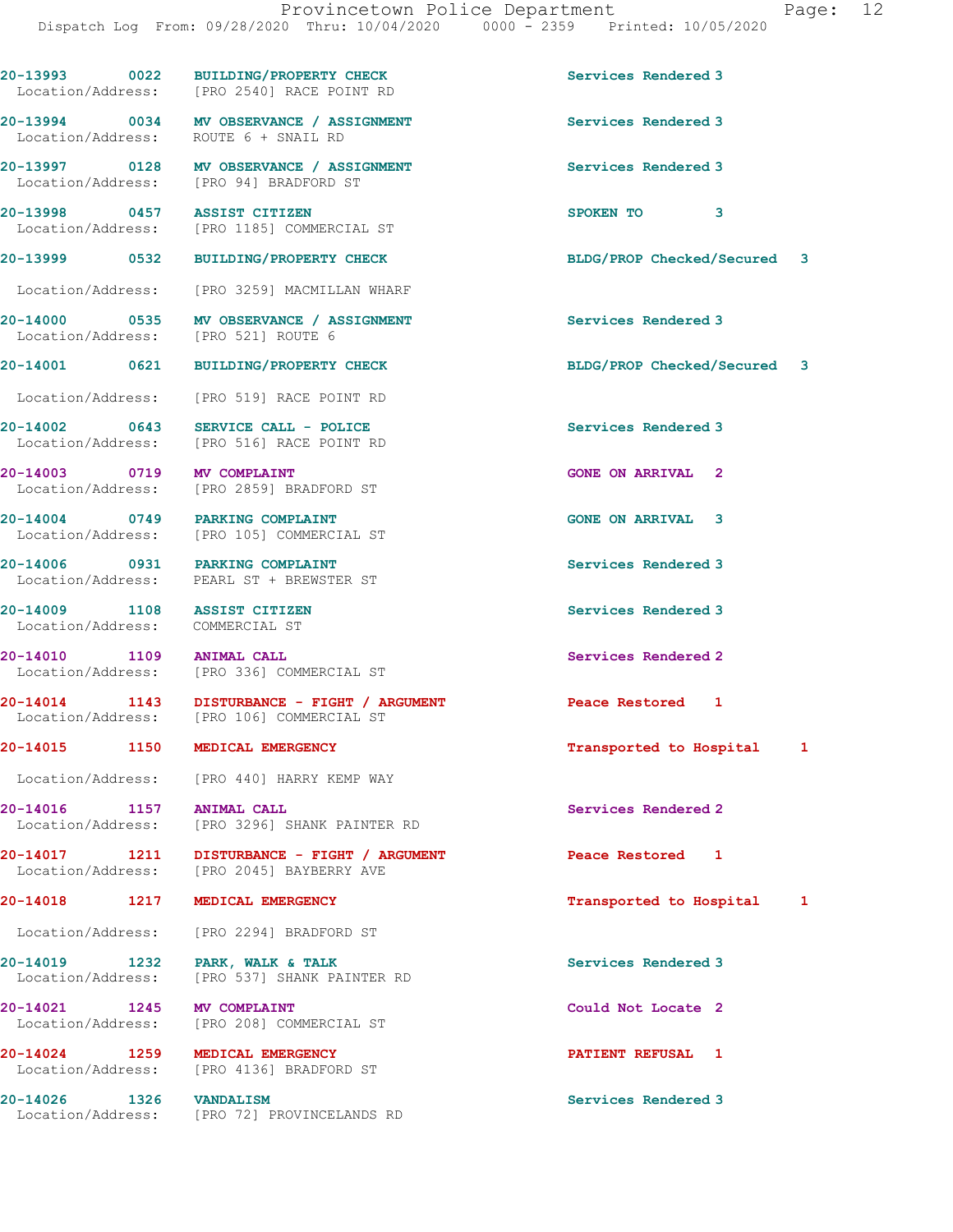| 20-14028 1403                                                      | SUSPICIOUS ACTIVITY<br>Location/Address: [PRO 3873] CONWELL ST                           | Services Rendered 2         |   |
|--------------------------------------------------------------------|------------------------------------------------------------------------------------------|-----------------------------|---|
|                                                                    | 20-14029 1417 ASSIST CITIZEN<br>Location/Address: [PRO 542] SHANK PAINTER RD             | SPOKEN TO<br>3              |   |
| 20-14031 1541 MEDICAL EMERGENCY                                    | Location/Address: [PRO 2618] COMMERCIAL ST                                               | PATIENT REFUSAL 1           |   |
|                                                                    | 20-14034 1615 BUILDING/PROPERTY CHECK<br>Location/Address: [PRO 3259] MACMILLAN WHARF    | Services Rendered 3         |   |
| Location/Address: ROUTE 6 + SNAIL RD                               | 20-14036 1653 MV OBSERVANCE / ASSIGNMENT                                                 | Services Rendered 3         |   |
| Location/Address: [PRO 2513] ROUTE 6                               | 20-14038 1732 MV OBSERVANCE / ASSIGNMENT                                                 | Services Rendered 3         |   |
|                                                                    | 20-14039 1736 BUILDING/PROPERTY CHECK                                                    | BLDG/PROP Checked/Secured 3 |   |
|                                                                    | Location/Address: [PRO 3033] COMMERCIAL ST                                               |                             |   |
|                                                                    | 20-14041 1800 MV OBSERVANCE / ASSIGNMENT<br>Location/Address: [PRO 530] SHANK PAINTER RD | Services Rendered 3         |   |
| 20-14042 1811 MV STOP                                              |                                                                                          | No Action Required          | 3 |
|                                                                    | Location/Address: [PRO 3296] SHANK PAINTER RD                                            |                             |   |
| 20-14045 1933 LOST EYEGLASSES                                      | Location/Address: [PRO 542] SHANK PAINTER RD                                             | Services Rendered 3         |   |
| 20-14047 1953 911 - GENERAL                                        | Location/Address: [PRO 3304] COMMERCIAL ST                                               | Could Not Locate 1          |   |
| 20-14050 2027 MV COMPLAINT<br>Location/Address: [PRO 2513] ROUTE 6 |                                                                                          | Services Rendered 2         |   |
|                                                                    | 20-14051 2044 BUILDING/PROPERTY CHECK                                                    | BLDG/PROP Checked/Secured 3 |   |
|                                                                    | Location/Address: [PRO 1952] COMMERCIAL ST                                               |                             |   |
| 20-14052 2051 MV COMPLAINT                                         | Location/Address: WEST VINE ST + BRADFORD ST EXT                                         | <b>GONE ON ARRIVAL 2</b>    |   |
| Location/Address:                                                  | 20-14053 2106 MV OBSERVANCE / ASSIGNMENT<br>SHANK PAINTER RD + PROVINCE RD               | Services Rendered 3         |   |
| 20-14056 2207 MEDICAL EMERGENCY<br>Location/Address:               | [PRO 350] COMMERCIAL ST                                                                  | Services Rendered 1         |   |
| 20-14057 2258 NOISE COMPLAINT<br>Location/Address:                 | [PRO 144] COMMERCIAL ST                                                                  | SPOKEN TO<br>3              |   |
| 20-14058 2335 MEDICAL EMERGENCY                                    | Location/Address: [PRO 25] BRADFORD ST                                                   | PATIENT REFUSAL 1           |   |
|                                                                    |                                                                                          |                             |   |

## For Date: 10/04/2020 - Sunday

| 20-14059<br>Location/Address: | 0034 | ALARM - FIRE<br>[PRO 204] COMMERCIAL ST              | False Alarm               |                         |
|-------------------------------|------|------------------------------------------------------|---------------------------|-------------------------|
| 20-14061                      | 0116 | <b>BUILDING/PROPERTY CHECK</b>                       | BLDG/PROP Checked/Secured | $\overline{\mathbf{3}}$ |
| Location/Address:             |      | [PRO 182] COMMERCIAL ST                              |                           |                         |
| 20-14062<br>Location/Address: | 0132 | MV OBSERVANCE / ASSIGNMENT<br>[PRO 2494] BRADFORD ST | Services Rendered 3       |                         |
| 20-14063                      | 0226 | <b>BUILDING/PROPERTY CHECK</b>                       | BLDG/PROP Checked/Secured | $\mathbf{3}$            |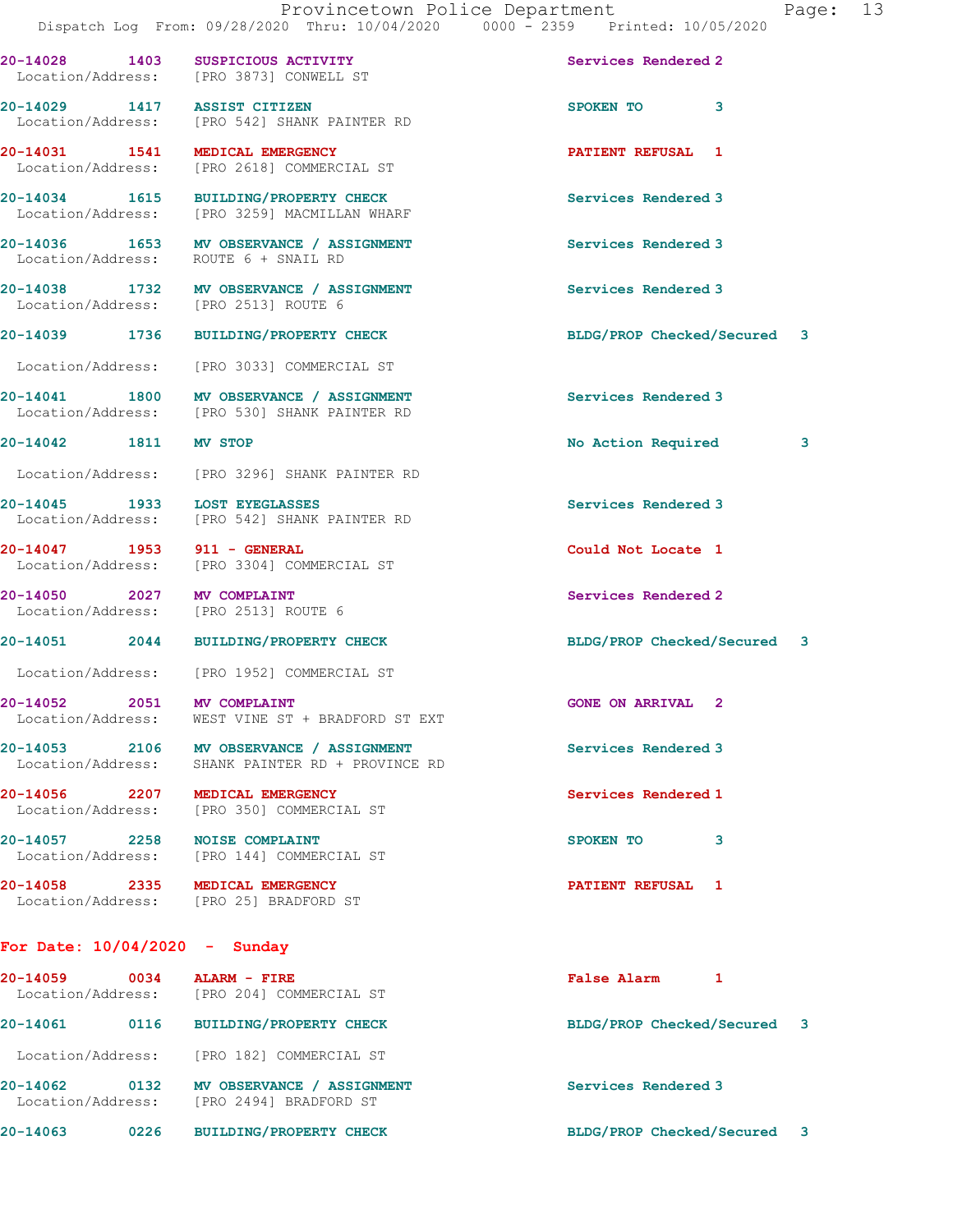Dispatch Log From: 09/28/2020 Thru: 10/04/2020 0000 - 2359 Printed: 10/05/2020

| 20-14088                           | 1214 | MEDICAL EMERGENCY                                                                      | Transported to Hospital     | 1            |
|------------------------------------|------|----------------------------------------------------------------------------------------|-----------------------------|--------------|
| 20-14087<br>Location/Address:      | 1145 | MV OBSERVANCE / ASSIGNMENT<br>BRADFORD ST + HOWLAND ST                                 | Services Rendered 3         |              |
| Location/Address:                  |      | [PRO 1560] CONANT ST                                                                   |                             |              |
| 20-14086                           | 1138 | <b>HAZARDS</b>                                                                         | Referred to Other Agency 2  |              |
|                                    |      | Location/Address: RACE POINT RD                                                        |                             |              |
| 20-14084                           | 1123 | <b>MV COLLISION</b>                                                                    | Referred to Other Agency    | 1            |
|                                    |      | 20-14082 1116 MV OBSERVANCE / ASSIGNMENT<br>Location/Address: BRADFORD ST + HOWLAND ST | Services Rendered 3         |              |
| 20-14081 1109<br>Location/Address: |      | 911 - GENERAL<br>[PRO 4146] COMMERCIAL ST                                              | SPOKEN TO<br>1              |              |
| Location/Address:                  |      | [PRO 149] COMMERCIAL ST                                                                |                             |              |
| 20-14080                           | 1105 | PARKING COMPLAINT                                                                      | Citation / Warning Issued 3 |              |
| 20-14079                           | 1044 | COMPLAINT - GENERAL<br>Location/Address: [PRO 3448] BRADFORD ST                        | Services Rendered 3         |              |
|                                    |      | Location/Address: [PRO 204] COMMERCIAL ST                                              |                             |              |
|                                    |      | 20-14078 1037 BUILDING/PROPERTY CHECK                                                  | BLDG/PROP Checked/Secured 3 |              |
|                                    |      | Location/Address: [PRO 3670] SHANK PAINTER RD                                          |                             |              |
| 20-14076 0926                      |      | MEDICAL EMERGENCY                                                                      | Transported to Hospital     | $\mathbf{1}$ |
| 20-14074 0914                      |      | <b>DISORDERLY</b><br>Location/Address: [PRO 2618] COMMERCIAL ST                        | 1<br>SPOKEN TO              |              |
|                                    |      | 20-14072 0830 PARKING COMPLAINT<br>Location/Address: [PRO 1895] BRADFORD ST            | <b>GONE ON ARRIVAL 3</b>    |              |
|                                    |      | 20-14071 0734 SERVICE CALL - POLICE<br>Location/Address: [PRO 516] RACE POINT RD       | Services Rendered 3         |              |
|                                    |      | 20-14070 0546 MV OBSERVANCE / ASSIGNMENT<br>Location/Address: [PRO 4041] BRADFORD ST   | Services Rendered 3         |              |
|                                    |      | Location/Address: [PRO 1740] BRADFORD ST EXT                                           |                             |              |
|                                    |      | 20-14069 0544 MEDICAL EMERGENCY                                                        | Transported to Hospital 1   |              |
|                                    |      | 20-14068 0505 MV OBSERVANCE / ASSIGNMENT<br>Location/Address: ROUTE 6 + SNAIL RD       | Services Rendered 3         |              |
|                                    |      | Location/Address: [PRO 3296] SHANK PAINTER RD                                          |                             |              |
| 20-14067 0505                      |      | <b>BUILDING/PROPERTY CHECK</b>                                                         | BLDG/PROP Checked/Secured 3 |              |
| Location/Address:                  |      | [PRO 440] HARRY KEMP WAY                                                               |                             |              |
| 20-14066 0417                      |      | <b>BUILDING/PROPERTY CHECK</b>                                                         | BLDG/PROP Checked/Secured 3 |              |
| Location/Address:                  |      | [PRO 3259] MACMILLAN WHARF                                                             |                             |              |
| 20-14065 0329                      |      | <b>BUILDING/PROPERTY CHECK</b>                                                         | BLDG/PROP Checked/Secured 3 |              |
|                                    |      | Location/Address: [PRO 516] RACE POINT RD                                              |                             |              |
|                                    |      | 20-14064 0319 BUILDING/PROPERTY CHECK                                                  | BLDG/PROP Checked/Secured 3 |              |
|                                    |      | Location/Address: [PRO 1645] HARRY KEMP WAY                                            |                             |              |
|                                    |      |                                                                                        |                             |              |